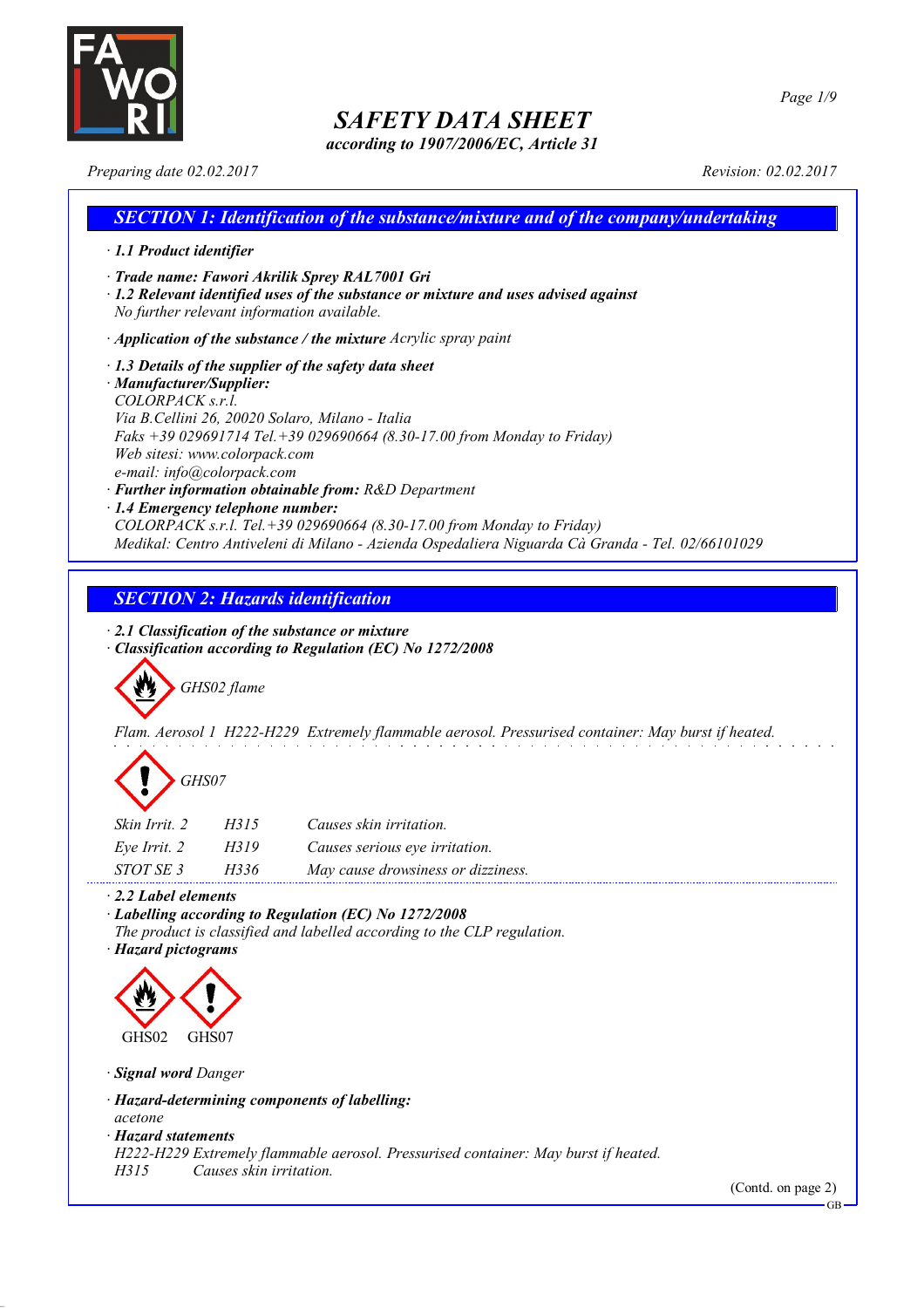*according to 1907/2006/EC, Article 31*

*Preparing date 02.02.2017 Revision: 02.02.2017*

*Trade name: Fawori Akrilik Sprey RAL7001 Gri*

|               | (Cond. of page 1)                                                                                                         |
|---------------|---------------------------------------------------------------------------------------------------------------------------|
| H319          | Causes serious eye irritation.                                                                                            |
| H336          | May cause drowsiness or dizziness.                                                                                        |
|               | · Precautionary statements                                                                                                |
| <i>P101</i>   | If medical advice is needed, have product container or label at hand.                                                     |
| <i>P102</i>   | Keep out of reach of children.                                                                                            |
| <i>P103</i>   | Read label before use.                                                                                                    |
| <i>P210</i>   | Keep away from heat/sparks/open flames/hot surfaces. - No smoking.                                                        |
| <i>P251</i>   | Pressurized container: Do not pierce or burn, even after use.                                                             |
|               | P305+P351+P338 IF IN EYES: Rinse cautiously with water for several minutes. Remove contact lenses, if                     |
|               | present and easy to do. Continue rinsing.                                                                                 |
| <i>P405</i>   | Store locked up.                                                                                                          |
| $P410 + P412$ | Protect from sunlight. Do not expose to temperatures exceeding $50 \degree C/122 \degree F$ .                             |
| <i>P501</i>   | Dispose of contents/container in accordance with local/regional/national/international                                    |
|               | regulations.                                                                                                              |
|               | · Additional information:                                                                                                 |
|               | Pressurized container: protect from sunlight and do not expose to temperatures exceeding $50\degree C$ . Do not pierce or |

Pressurized container: protect from sunlight and do not expose to temperatures exceeding  $50^{\circ}$ C. Do not pierce or *burn, even after use.*

- Do not spray on a naked flame or any incandescent material. Keep away from sources of ignition No smoking. *· 2.3 Other hazards*
- *· Results of PBT and vPvB assessment*
- *· PBT: Not applicable.*
- *· vPvB: Not applicable.*

# *SECTION 3: Composition/information on ingredients*

- *· 3.2 Chemical characterisation: Mixtures*
- *· Description:*

|                   | cosolvent                                                                                                                                                                                                 | $\leq 2.5\%$ |  |
|-------------------|-----------------------------------------------------------------------------------------------------------------------------------------------------------------------------------------------------------|--------------|--|
|                   | $\langle \cdot \rangle$ Acute Tox. 4, H302; Acute Tox. 4, H312; Acute Tox. 4, H332; Skin Irrit. 2,<br>H315; Eye Irrit. 2, H319                                                                            |              |  |
| $CAS: 67-64-1$    | acetone                                                                                                                                                                                                   | $25 - 50\%$  |  |
| EINECS: 200-662-2 | $\langle \rangle$ Flam. Liq. 2, H225; $\langle \rangle$ Eye Irrit. 2, H319; STOT SE 3, H336                                                                                                               |              |  |
| $CAS: 68476-40-4$ | Hydrocarbons, C3-4                                                                                                                                                                                        | 25-50%       |  |
|                   | EINECS: 270-681-9 & Flam. Gas 1, H220; Press. Gas C, H280                                                                                                                                                 |              |  |
| $CAS: 1330-20-7$  | <i>Xylol, Isomerengemisch (wenn Flammpunkt</i> <21 $^{\circ}$ C)                                                                                                                                          | $10 - 25\%$  |  |
|                   | Elam. Liq. 2, H225; $\Diamond$ Acute Tox. 4, H312; Acute Tox. 4, H332; Skin Irrit.<br>2. H315                                                                                                             |              |  |
| $CAS: 123-86-4$   | n-butyl acetate                                                                                                                                                                                           | $2.5 - 10\%$ |  |
|                   | EINECS: 204-658-1 & Flam. Liq. 3, H226; STOT SE 3, H336                                                                                                                                                   |              |  |
| $CAS: 110-82-7$   | cyclohexane                                                                                                                                                                                               | $\leq 2.5\%$ |  |
|                   | EINECS: 203-806-2 $\otimes$ Flam. Liq. 2, H225; $\otimes$ Asp. Tox. 1, H304; $\otimes$ Aquatic Acute 1, H400;<br>$\bigwedge^2$ quatic Chronic 1, H410; $\bigwedge^5$ Skin Irrit. 2, H315; STOT SE 3, H336 |              |  |

(Contd. on page 3)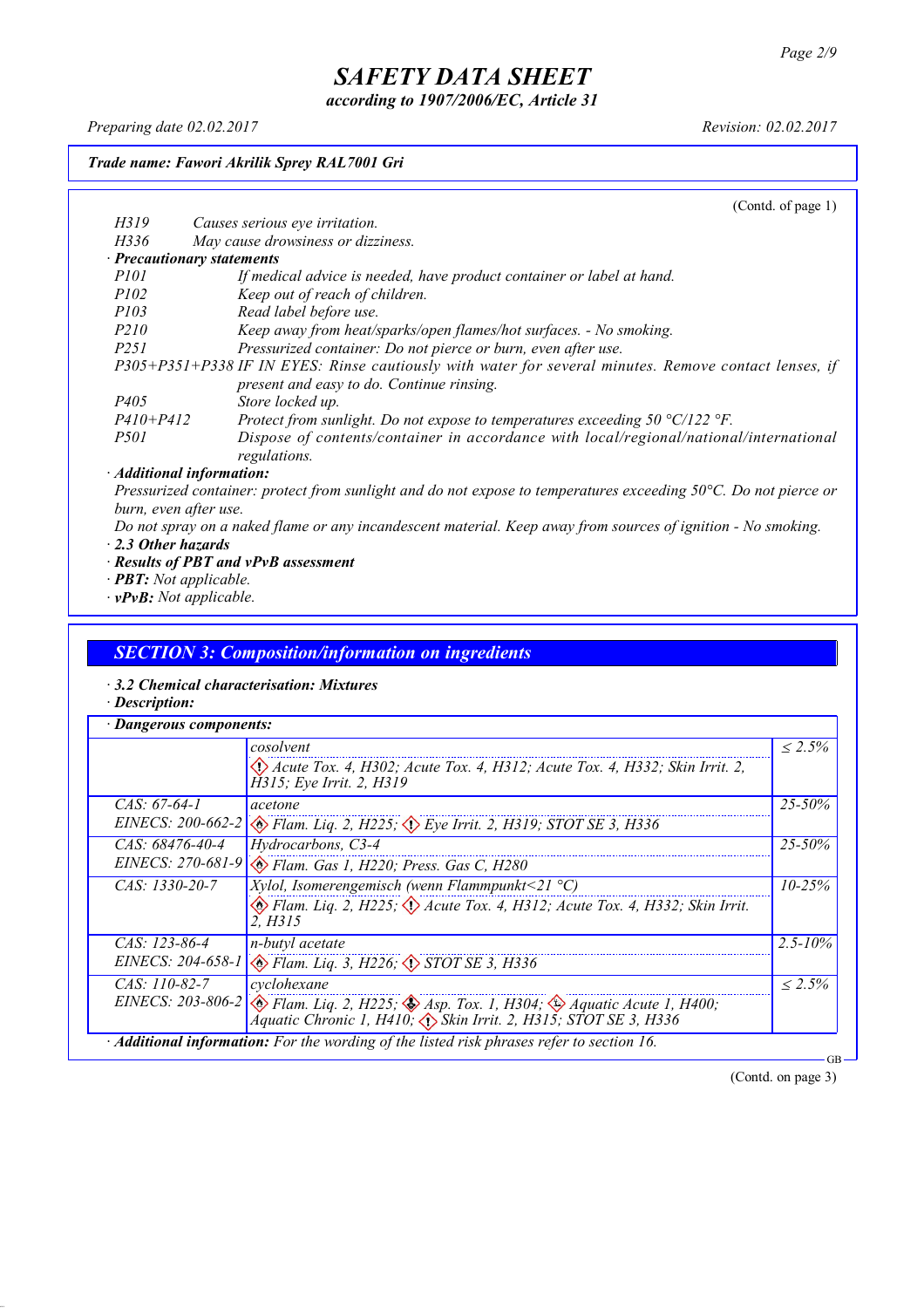*according to 1907/2006/EC, Article 31*

*Preparing date 02.02.2017 Revision: 02.02.2017*

*Trade name: Fawori Akrilik Sprey RAL7001 Gri*

(Contd. of page 2)

#### *SECTION 4: First aid measures*

*· 4.1 Description of first aid measures*

*· General information:*

Symptoms of poisoning may even occur after several hours; therefore medical observation for at least 48 hours *after the accident.*

*· After inhalation:*

*Supply fresh air. If required, provide artificial respiration. Keep patient warm. Consult doctor if symptoms persist.*

*In case of unconsciousness place patient stably in side position for transportation.*

- *· After skin contact: Immediately rinse with water.*
- *· After eye contact:*

*Rinse opened eye for several minutes under running water. If symptoms persist, consult a doctor.*

*· After swallowing: If symptoms persist consult doctor.*

*· 4.2 Most important symptoms and effects, both acute and delayed No further relevant information available.*

*· 4.3 Indication of any immediate medical attention and special treatment needed*

*No further relevant information available.*

### *SECTION 5: Firefighting measures*

- *· 5.1 Extinguishing media*
- *· Suitable extinguishing agents: CO2, sand, extinguishing powder. Do not use water.*
- *· For safety reasons unsuitable extinguishing agents: Water with full jet*
- *· 5.2 Special hazards arising from the substance or mixture No further relevant information available.*
- *· 5.3 Advice for firefighters*
- *· Protective equipment: Mouth respiratory protective device.*

#### *SECTION 6: Accidental release measures*

*· 6.1 Personal precautions, protective equipment and emergency procedures Wear protective equipment. Keep unprotected persons away.*

*· 6.2 Environmental precautions: Do not allow to enter sewers/ surface or ground water.*

*· 6.3 Methods and material for containment and cleaning up:*

*Dispose contaminated material as waste according to item 13. Ensure adequate ventilation.*

*Do not flush with water or aqueous cleansing agents*

- *· 6.4 Reference to other sections*
- *See Section 7 for information on safe handling.*

*See Section 8 for information on personal protection equipment.*

*See Section 13 for disposal information.*

#### *SECTION 7: Handling and storage*

*· 7.1 Precautions for safe handling*

*Ensure good ventilation/exhaustion at the workplace.*

*Open and handle receptacle with care.*

*· Information about fire - and explosion protection: Keep ignition sources away - Do not smoke.*

*Protect against electrostatic charges.*

(Contd. on page 4)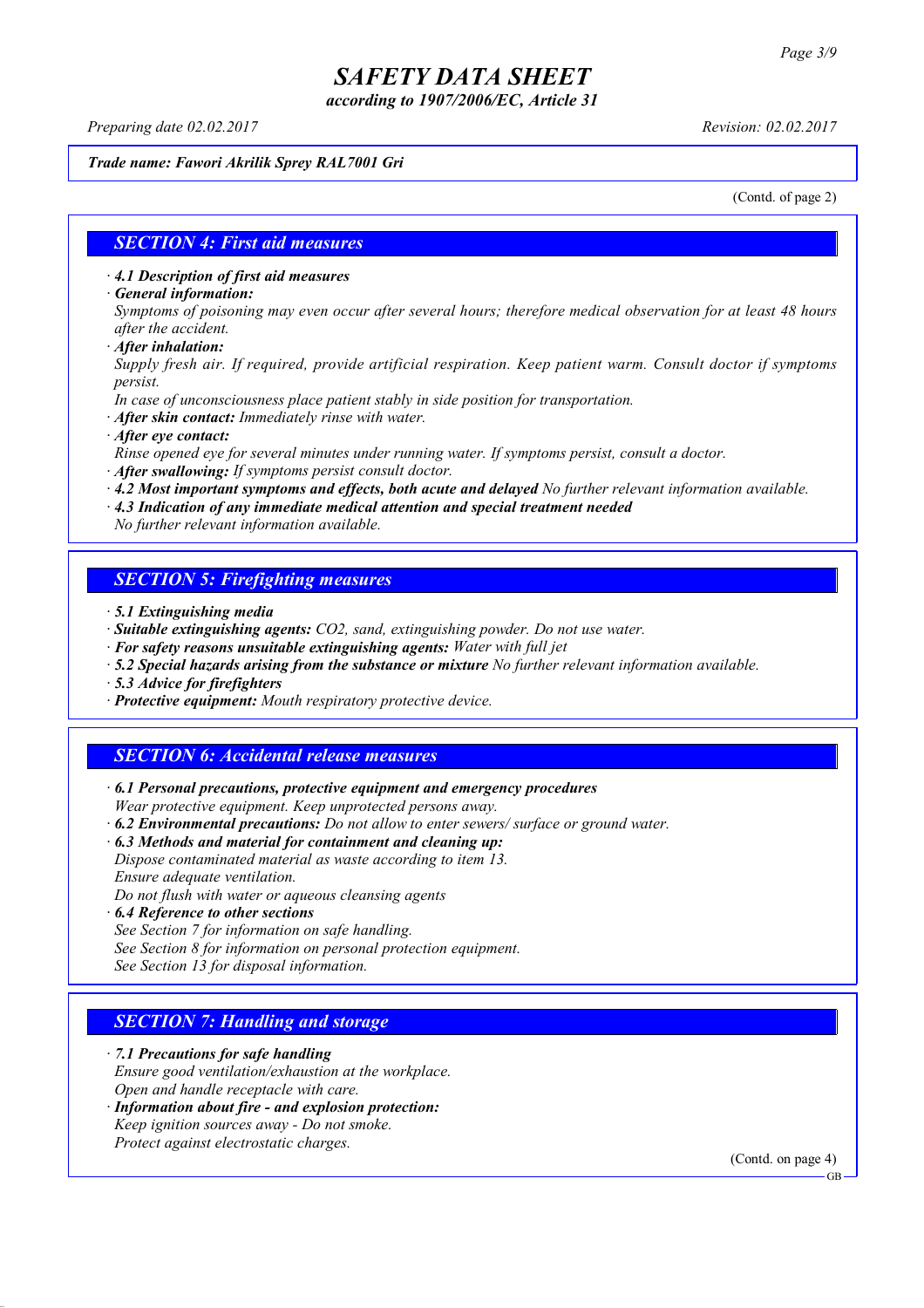*according to 1907/2006/EC, Article 31*

*Preparing date 02.02.2017 Revision: 02.02.2017*

*Trade name: Fawori Akrilik Sprey RAL7001 Gri*

(Contd. of page 3) *Pressurised container: protect from sunlight and do not expose to temperatures exceeding 50 °C, i.e. electric lights. Do not pierce or burn, even after use. Do not spray onto a naked flame or any incandescent material.*

*· 7.2 Conditions for safe storage, including any incompatibilities · Storage:*

*· Requirements to be met by storerooms and receptacles: Store in a cool location. Observe official regulations on storing packagings with pressurised containers.*

*· Information about storage in one common storage facility: Not required. · Further information about storage conditions: Keep container tightly sealed. Do not seal receptacle gas tight. Store in cool, dry conditions in well sealed receptacles. Protect from heat and direct sunlight.*

*· 7.3 Specific end use(s) No further relevant information available.*

### *SECTION 8: Exposure controls/personal protection*

*· Additional information about design of technical facilities: No further data; see item 7.*

*· 8.1 Control parameters · Ingredients with limit values that require monitoring at the workplace: 67-64-1 acetone WEL Short-term value: 3620 mg/m³, 1500 ppm Long-term value: 1210 mg/m³, 500 ppm 1330-20-7 Xylol, Isomerengemisch (wenn Flammpunkt<21 °C) WEL Short-term value: 441 mg/m³, 100 ppm Long-term value: 220 mg/m³, 50 ppm Sk, BMGV 123-86-4 n-butyl acetate WEL Short-term value: 966 mg/m³, 200 ppm Long-term value: 724 mg/m³, 150 ppm 111-76-2 2-Butoxyethanol WEL Short-term value: 246 mg/m³, 50 ppm Long-term value: 123 mg/m³, 25 ppm Sk, BMGV · Ingredients with biological limit values: 1330-20-7 Xylol, Isomerengemisch (wenn Flammpunkt<21 °C) BMGV 650 mmol/mol creatinine Medium: urine Sampling time: post shift Parameter: methyl hippuric acid 111-76-2 2-Butoxyethanol BMGV 240 mmol/mol creatinine Medium: urine Sampling time: post shift Parameter: butoxyacetic acid · Additional information: The lists valid during the making were used as basis.* (Contd. on page 5)

GB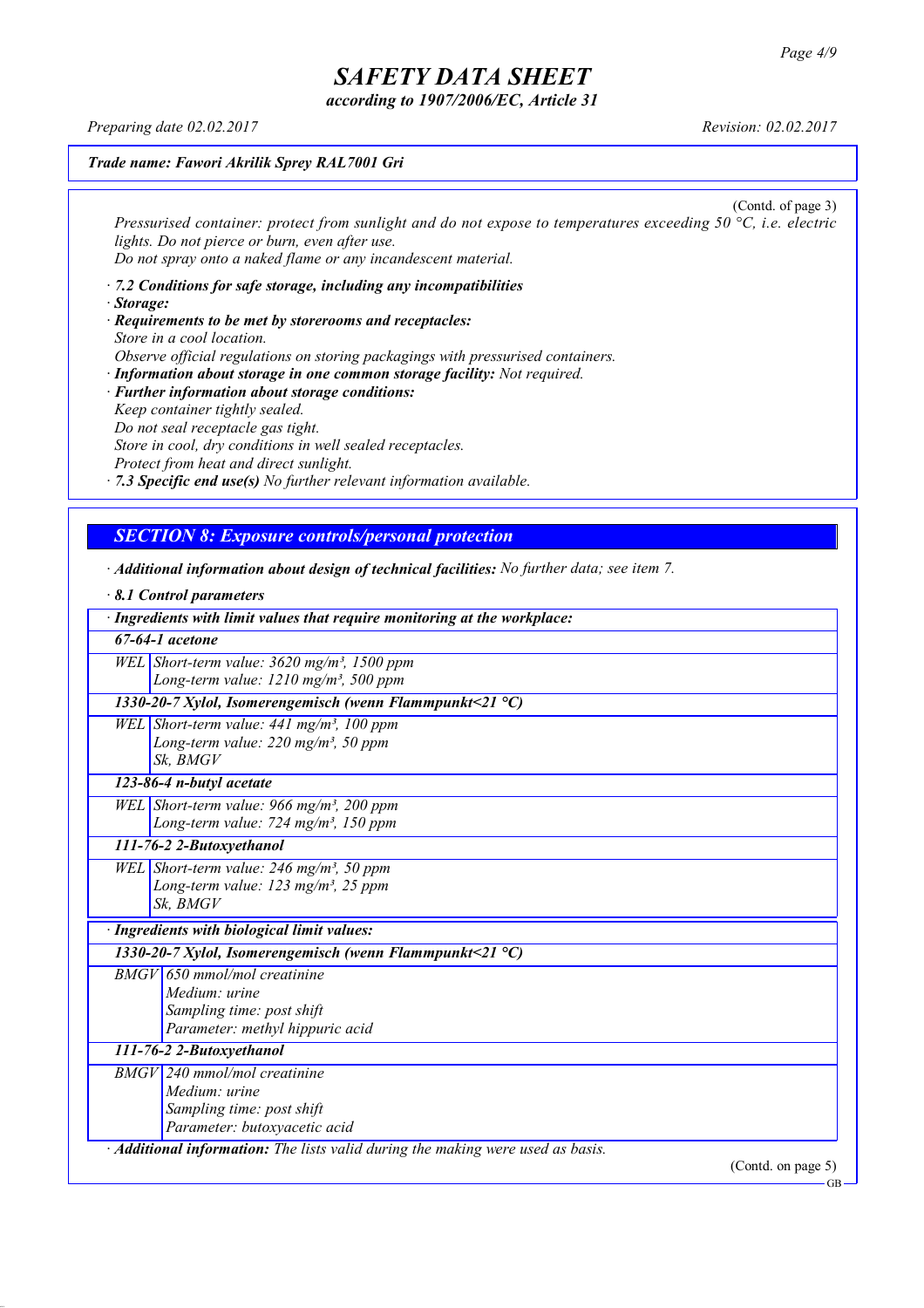*according to 1907/2006/EC, Article 31*

*Preparing date 02.02.2017 Revision: 02.02.2017*

*Trade name: Fawori Akrilik Sprey RAL7001 Gri*

(Contd. of page 4)

*· 8.2 Exposure controls*

- *· Personal protective equipment:*
- *· General protective and hygienic measures:*

*Keep away from foodstuffs, beverages and feed. Immediately remove all soiled and contaminated clothing Wash hands before breaks and at the end of work. Avoid contact with the eyes.*

*Avoid contact with the eyes and skin.*

#### *· Respiratory protection:*

In case of brief exposure or low pollution use respiratory filter device. In case of intensive or longer exposure use *self-contained respiratory protective device.*

*· Protection of hands:*



*Protective gloves*

*The glove material has to be impermeable and resistant to the product/ the substance/ the preparation.* Due to missing tests no recommendation to the glove material can be given for the product/ the preparation/ the *chemical mixture.*

Selection of the glove material on consideration of the penetration times, rates of diffusion and the degradation *· Material of gloves*

The selection of the suitable gloves does not only depend on the material, but also on further marks of quality and *varies from manufacturer to manufacturer. As the product is a preparation of several substances, the resistance* of the glove material can not be calculated in advance and has therefore to be checked prior to the application.

*· Penetration time of glove material*

The exact break trough time has to be found out by the manufacturer of the protective gloves and has to be *observed.*

*· Eye protection:*



*Tightly sealed goggles*

| $\cdot$ 9.1 Information on basic physical and chemical properties<br><b>General Information</b> |                                           |  |
|-------------------------------------------------------------------------------------------------|-------------------------------------------|--|
| $\cdot$ Appearance:                                                                             |                                           |  |
| Form:                                                                                           | Aerosol                                   |  |
| Colour:                                                                                         | <i>According to product specification</i> |  |
| $\cdot$ Odour:                                                                                  | Characteristic                            |  |
| Change in condition<br><b>Boiling point/Boiling range:</b>                                      | Not applicable, as aerosol.               |  |
| · Flash point:                                                                                  | $\leq$ 0 °C                               |  |
| · Ignition temperature:                                                                         | >400 °C                                   |  |
| · Danger of explosion:                                                                          | Not determined.                           |  |
| · Explosion limits:                                                                             |                                           |  |
| Lower:                                                                                          | 1.8 Vol $\%$                              |  |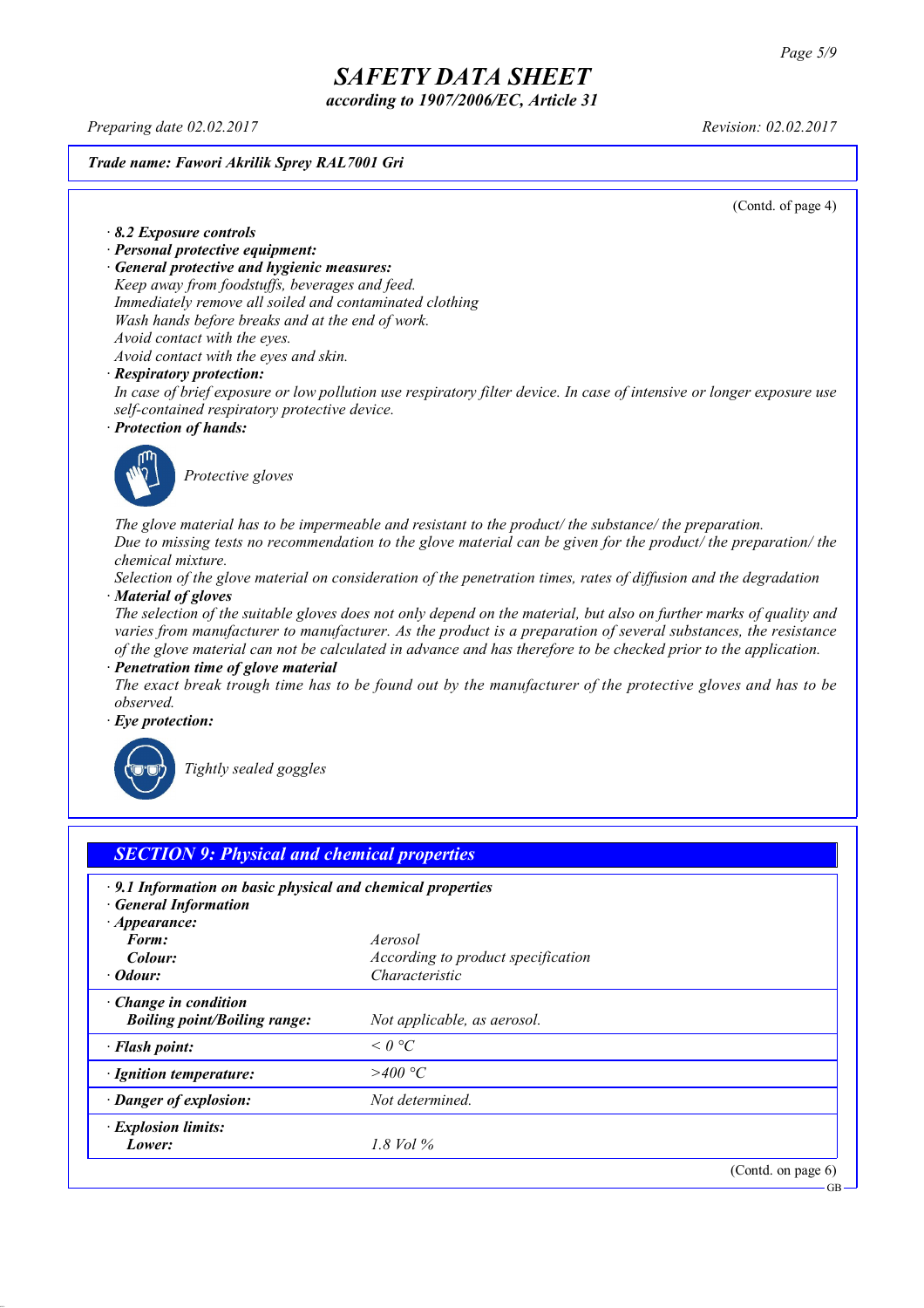*according to 1907/2006/EC, Article 31*

*Preparing date 02.02.2017 Revision: 02.02.2017*

*Trade name: Fawori Akrilik Sprey RAL7001 Gri*

|                                                            |                                            | (Contd. of page 5) |
|------------------------------------------------------------|--------------------------------------------|--------------------|
| <b>Upper:</b>                                              | $9.5$ Vol $\%$                             |                    |
| $\cdot$ Vapour pressure at 20 °C:                          | $4.5$ bar                                  |                    |
| $\cdot$ Density:                                           |                                            |                    |
| Relative density at 20 $^{\circ}C$                         | $0.95 + -0.05$                             |                    |
| Vapour density at 20 $^{\circ}C$                           | $>l$ g/cm <sup>3</sup> (hava=1)            |                    |
| $\cdot$ Solubility in / Miscibility with                   |                                            |                    |
| water:                                                     | Partly miscible.                           |                    |
| · Partition coefficient (n-octanol/water): Not determined. |                                            |                    |
| $\cdot$ <i>Viscosity:</i>                                  |                                            |                    |
| Dynamic:                                                   | Not determined.                            |                    |
| Kinematic:                                                 | Not determined.                            |                    |
| · Solvent content:                                         |                                            |                    |
| $VOC$ (EC)                                                 | $600$ g/l                                  |                    |
| $\cdot$ 9.2 Other information                              | No further relevant information available. |                    |

## *SECTION 10: Stability and reactivity*

*· 10.1 Reactivity*

- *· 10.2 Chemical stability*
- *· Thermal decomposition / conditions to be avoided: No decomposition if used according to specifications.*
- *· 10.3 Possibility of hazardous reactions No dangerous reactions known.*
- *· 10.4 Conditions to avoid No further relevant information available.*
- *· 10.5 Incompatible materials: No further relevant information available.*
- *· 10.6 Hazardous decomposition products: No dangerous decomposition products known.*

## *SECTION 11: Toxicological information*

*· 11.1 Information on toxicological effects*

*· Acute toxicity:*

*· LD/LC50 values relevant for classification:*

*110-82-7 cyclohexane*

*Oral LD50 12705 mg/kg (rat)*

- *· Primary irritant effect:*
- *· on the skin: No irritant effect.*
- *· on the eye: Irritating effect.*
- *· Sensitisation: No sensitising effects known.*
- *· Additional toxicological information:*

*The product shows the following dangers according to the calculation method of the General EU Classification Guidelines for Preparations as issued in the latest version:*

*Harmful Irritant*

### *SECTION 12: Ecological information*

*· 12.1 Toxicity*

*· Aquatic toxicity: No further relevant information available.*

(Contd. on page 7)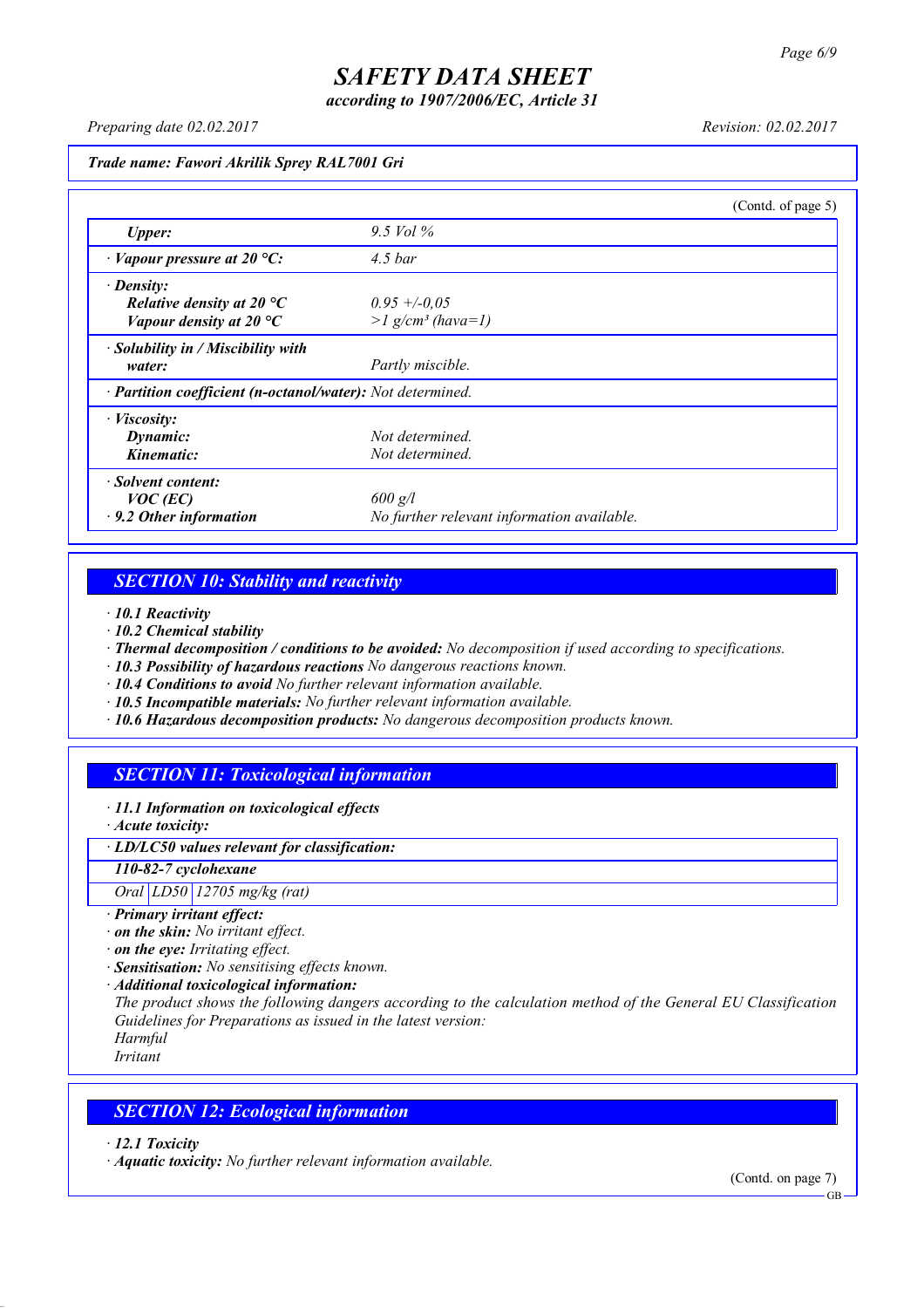*according to 1907/2006/EC, Article 31*

*Preparing date 02.02.2017 Revision: 02.02.2017*

*Trade name: Fawori Akrilik Sprey RAL7001 Gri*

(Contd. of page 6)

- *· 12.2 Persistence and degradability No further relevant information available.*
- *· 12.3 Bioaccumulative potential No further relevant information available.*
- *· 12.4 Mobility in soil No further relevant information available.*
- *· Additional ecological information:*

*· General notes:*

- *Water hazard class 1 (German Regulation) (Self-assessment): slightly hazardous for water*
- Do not allow undiluted product or large quantities of it to reach ground water, water course or sewage system.
- *· 12.5 Results of PBT and vPvB assessment*
- *· PBT: Not applicable.*
- *· vPvB: Not applicable.*

*· 12.6 Other adverse effects No further relevant information available.*

### *SECTION 13: Disposal considerations*

*· 13.1 Waste treatment methods*

*· Recommendation*

*Must not be disposed together with household garbage. Do not allow product to reach sewage system.*

- *· Uncleaned packaging:*
- *· Recommendation: Disposal must be made according to official regulations.*

| <b>SECTION 14: Transport information</b>  |                     |                    |
|-------------------------------------------|---------------------|--------------------|
| $\cdot$ 14.1 UN-Number<br>ADR, IMDG, IATA | UN1950              |                    |
| $\cdot$ 14.2 UN proper shipping name      |                     |                    |
| $\cdot$ ADR                               | 1950 AEROSOLS       |                    |
| $\cdot$ IMDG                              | <b>AEROSOLS</b>     |                    |
| $·$ <i>IATA</i>                           | AEROSOLS, flammable |                    |
| · 14.3 Transport hazard class(es)         |                     |                    |
| $\cdot$ ADR                               |                     |                    |
|                                           |                     |                    |
| $\cdot$ Class                             | 2 5F Gases.         |                    |
| $\cdot$ Label                             | 21                  |                    |
| $\cdot$ IMDG, IATA                        |                     |                    |
|                                           |                     |                    |
| $\cdot$ Class                             | 2.1                 |                    |
| $\cdot$ Label                             | 2.1                 |                    |
| · 14.4 Packing group                      |                     |                    |
| ADR, IMDG, IATA                           | Void                |                    |
|                                           |                     | (Contd. on page 8) |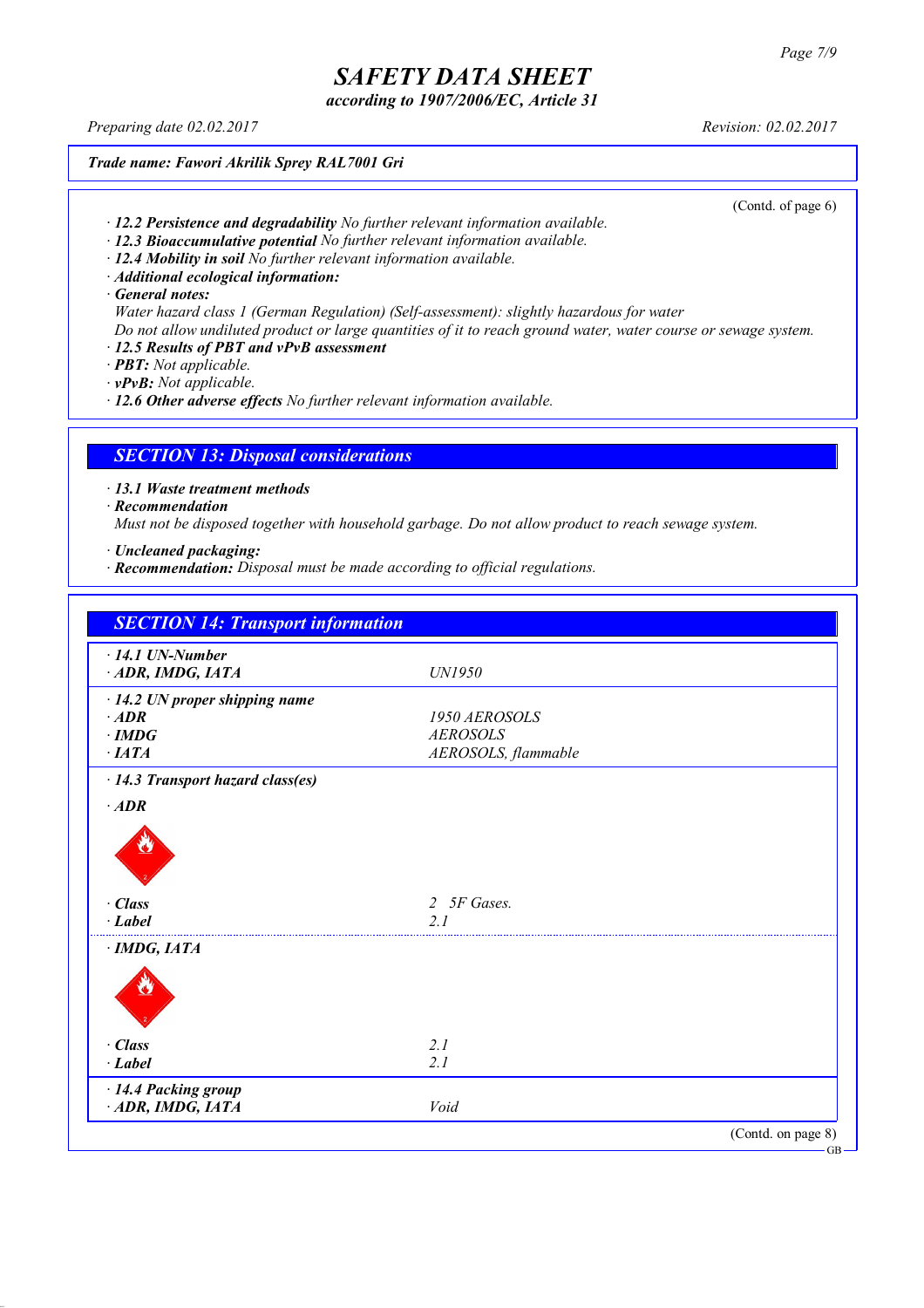*according to 1907/2006/EC, Article 31*

*Preparing date 02.02.2017 Revision: 02.02.2017*

*Trade name: Fawori Akrilik Sprey RAL7001 Gri*

|                                                         |                                    | (Contd. of page 7) |
|---------------------------------------------------------|------------------------------------|--------------------|
| $\cdot$ 14.5 Environmental hazards:                     |                                    |                    |
| $\cdot$ Marine pollutant:                               | N <sub>o</sub>                     |                    |
| $\cdot$ 14.6 Special precautions for user               | Warning: Gases.                    |                    |
| · Danger code (Kemler):                                 |                                    |                    |
| <b>EMS Number:</b>                                      | $F-D, S-U$                         |                    |
| $\cdot$ 14.7 Transport in bulk according to Annex II of |                                    |                    |
| <b>MARPOL73/78 and the IBC Code</b>                     | Not applicable.                    |                    |
| · Transport/Additional information:                     |                                    |                    |
| $\cdot$ ADR                                             |                                    |                    |
| $\cdot$ Limited quantities (LQ)                         | II.                                |                    |
| $\cdot$ Excepted quantities (EQ)                        | Code: E0                           |                    |
|                                                         | Not permitted as Excepted Quantity |                    |
| · Transport category                                    |                                    |                    |
| · Tunnel restriction code                               |                                    |                    |
| $\cdot$ IMDG                                            |                                    |                    |
| $\cdot$ Limited quantities (LQ)                         | II.                                |                    |
| $\cdot$ Excepted quantities (EQ)                        | Code: E0                           |                    |
|                                                         | Not permitted as Excepted Quantity |                    |
| · UN "Model Regulation":                                | UN1950, AEROSOLS, 2.1              |                    |

### *SECTION 15: Regulatory information*

*· 15.1 Safety, health and environmental regulations/legislation specific for the substance or mixture*

*· National regulations:*

*Class Share in %*

*NK 55.5*

*· 15.2 Chemical safety assessment: A Chemical Safety Assessment has not been carried out.*

### *SECTION 16: Other information*

This information is based on our present knowledge. However, this shall not constitute a guarantee for any *specific product features and shall not establish a legally valid contractual relationship.*

#### *· Relevant phrases*

*H220 Extremely flammable gas. H225 Highly flammable liquid and vapour. H226 Flammable liquid and vapour. H280 Contains gas under pressure; may explode if heated. H302 Harmful if swallowed. H304 May be fatal if swallowed and enters airways. H312 Harmful in contact with skin. H315 Causes skin irritation. H319 Causes serious eye irritation. H332 Harmful if inhaled. H336 May cause drowsiness or dizziness. H400 Very toxic to aquatic life. H410 Very toxic to aquatic life with long lasting effects.*

(Contd. on page 9)

GB